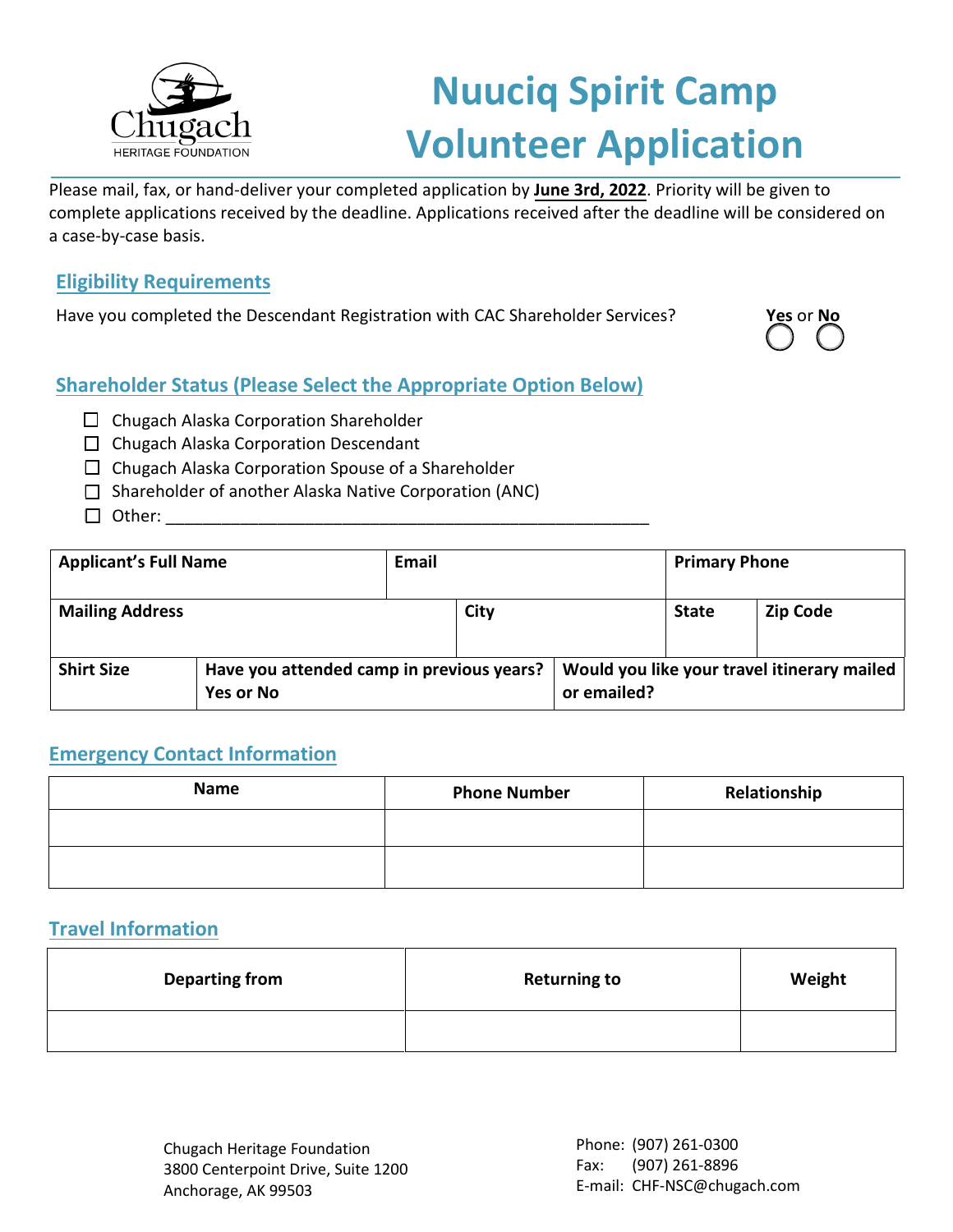

# **Nuuciq Spirit Camp Volunteer Application**

#### **Sessions**

Please select the session that you wish to attend. Session availability varies depending on capacity and travel logistics. Session 1: July 9th - 16th, 2022 and Session 2: July 16th - July 23rd, 2022.

- $\Box$  Session 1 Only
- $\square$  Session 2 Only
- $\square$  Both Sessions No preference
- $\Box$  Both Session 1 preference
- $\square$  Both Session 2 preference
- $\Box$  Only one session No preference

#### **Please Select Areas That You Are Interested in Volunteering For:**

- General Sanitation (Wiping counters, doorknobs, areas of high traffic)
- □ Gathering Firewood
- □ Subsistence (Processing, Cleaning, ...)
- $\square$  Cooking
- □ Kitchen
- Bathrooms
- □ Mess hall
- $\square$  Steam bath
- $\square$  Evening Activities
- $\square$  Teacher Assistant
- $\Box$  Teaching the following class:

#### **Please Select At Least Two Time Slots that you would like to Volunteer For:**

- $\Box$  9:00am 11:00am
- $\Box$  1:00pm 3:00pm
- 3:00pm 5:00pm
- $\Box$  7:00pm 9:00pm

#### **Please Provide Any Relevant Skills or Experience That You May Have:**

\_\_\_\_\_\_\_\_\_\_\_\_\_\_\_\_\_\_\_\_\_\_\_\_\_\_\_\_\_\_\_\_\_\_\_\_\_\_\_\_\_\_\_\_\_\_\_\_\_\_\_\_\_\_\_\_\_\_\_\_\_\_\_\_\_\_\_\_\_\_\_\_\_\_\_\_\_\_\_\_\_\_\_\_\_

\_\_\_\_\_\_\_\_\_\_\_\_\_\_\_\_\_\_\_\_\_\_\_\_\_\_\_\_\_\_\_\_\_\_\_\_\_\_\_\_\_\_\_\_\_\_\_\_\_\_\_\_\_\_\_\_\_\_\_\_\_\_\_\_\_\_\_\_\_\_\_\_\_\_\_\_\_\_\_\_\_\_\_\_\_

\_\_\_\_\_\_\_\_\_\_\_\_\_\_\_\_\_\_\_\_\_\_\_\_\_\_\_\_\_\_\_\_\_\_\_\_\_\_\_\_\_\_\_\_\_\_\_\_\_\_\_\_\_\_\_\_\_\_\_\_\_\_\_\_\_\_\_\_\_\_\_\_\_\_\_\_\_\_\_\_\_\_\_\_\_

\_\_\_\_\_\_\_\_\_\_\_\_\_\_\_\_\_\_\_\_\_\_\_\_\_\_\_\_\_\_\_\_\_\_\_\_\_\_\_\_\_\_\_\_\_\_\_\_\_\_\_\_\_\_\_\_\_\_\_\_\_\_\_\_\_\_\_\_\_\_\_\_\_\_\_\_\_\_\_\_\_\_\_\_\_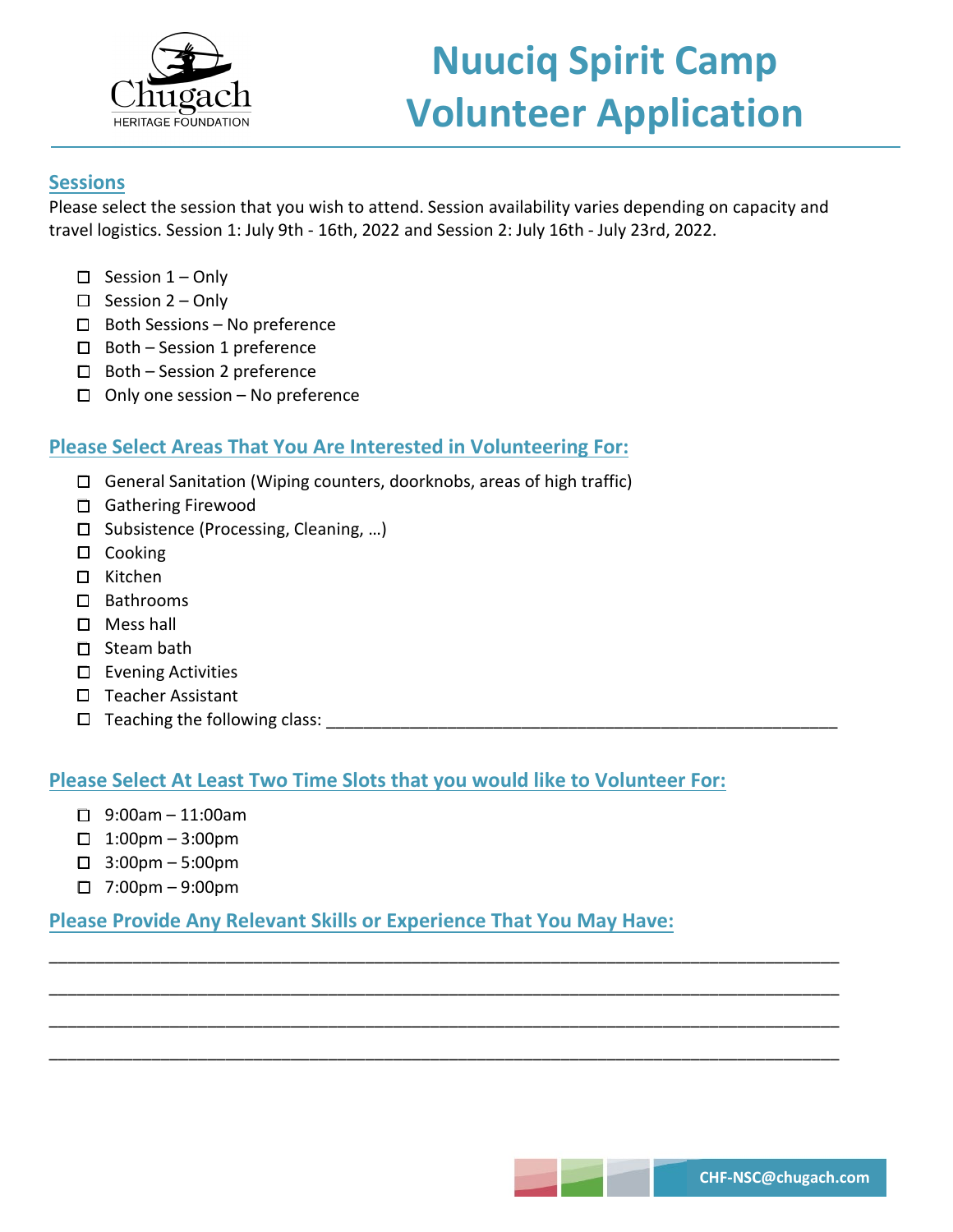

### **Photo Release & Authorization**

Images of Chugach Alaska Corporation (CAC) and Chugach Heritage Foundation (CHF) (collectively known as "Chugach") help us visually convey the Chugach brand in our internal and external material. Photos and videos of our shareholders, and shareholder/cultural events reinforce this.

**\_\_\_\_\_ I hereby consent to and authorize** the use and reproduction, in print or electronic format by CHF, CAC and any of CAC's subsidiary companies, of any and all photographs or videos that have been taken of me or that I have taken during work hours, on company property and/or at company-sponsored events or gatherings. Photos may be used in the company newsletter, intranet portal, website, brochures and any other lawful purposes, without compensation. All images – electronic, negatives and positives, together with the prints, are owned by Chugach.

**I understand** that my service to Nuuciq Spirit Camp is voluntary. I release liability from Chugach Heritage Foundation and Chugach Alaska Corporation, its officers, employees, or other volunteers from any situations arising from my voluntary service.

**\_\_\_\_\_ I understand and agree** that by completing this application and in order to be considered I will submit information for a criminal background check, and that an offer shall be conditional upon the receipt of a satisfactory criminal conviction record as determined by CHF.

**\_\_\_\_\_I understand and acknowledge** that all bags are subject to search at any given time. I understand that the following items are prohibited: firearms, explosives, fireworks, alcohol, drugs, and tobacco products if under the age of 21. Nuuciq Spirit Camp is a drug and alcohol-free environment, with a zero-tolerance policy.

**\_\_\_\_\_\_**The health history I provided is true and accurate to the best of my knowledge, and the person herein described has permission to engage in all the prescribed camp activities including special trips, except as noted by me.

**\_\_\_\_\_\_I understand** that reasonable measures will be taken to safeguard my health and safety.

**\_\_\_\_\_\_**In case of sickness or accident, **I authorize** medical evaluation by the camp health care provider and/or providing of other necessary medical services. Should medical attention be required, other than that provided by the camp insurance coverage, I will pay for incurred expenses.

**\_\_\_\_\_\_ I understand** that Volunteers with a contagious disease on the date of travel to Nuuciq Spirit Camp (NSC) may be excluded from travel to NSC. Youth, volunteers, employees, or visitors with a contagious disease while at NSC, may be excluded from NSC programs and activities. A contagious disease, as defined by Alaska Statute Sec. 18.15.395(3), is an infectious disease that can be transmitted from individual to individual.

Signature:

| Date: |  |  |
|-------|--|--|
|       |  |  |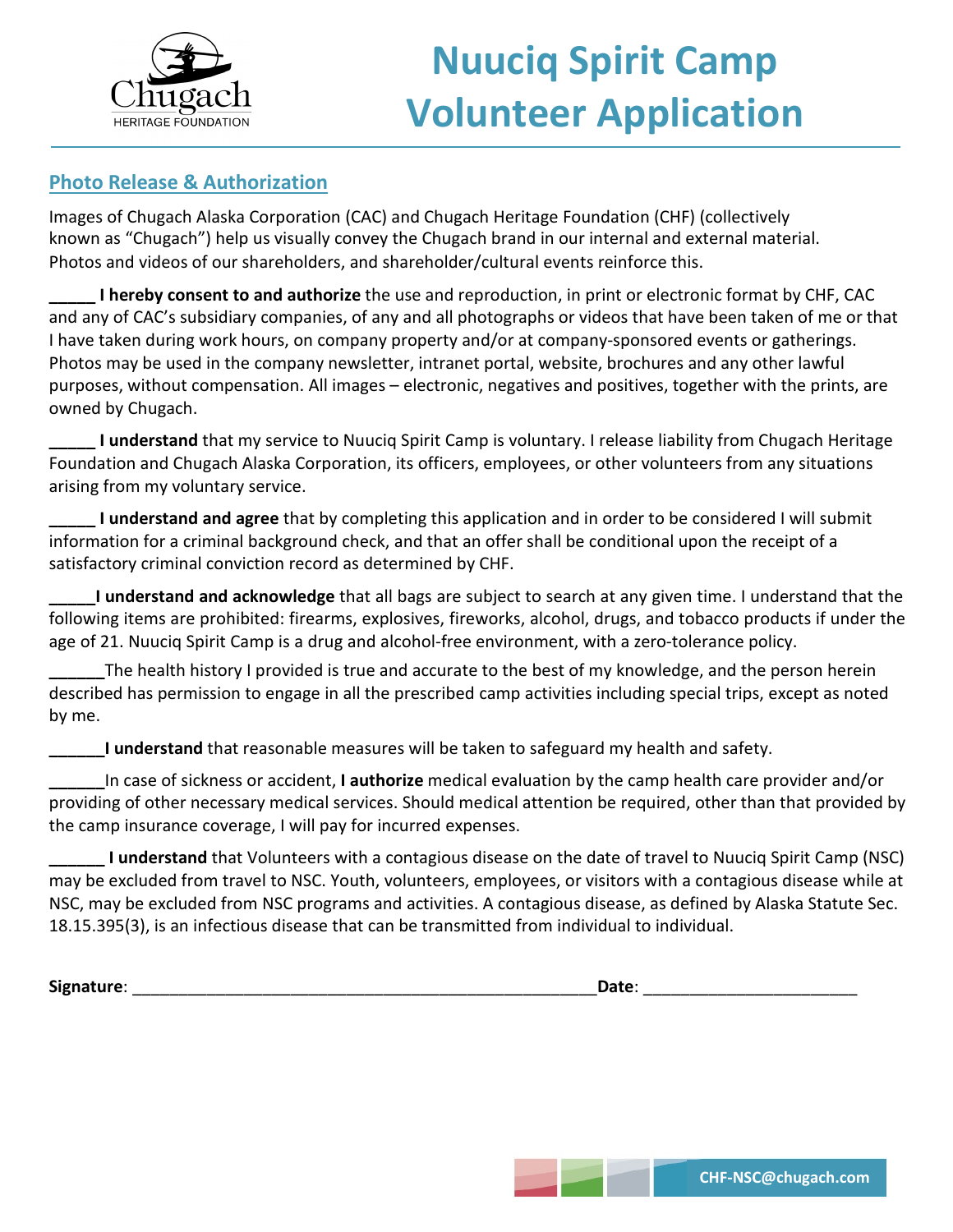

# **Nuuciq Spirit Camp Volunteer Application**

#### **General Medical History**

### **Confidential (Authorized Personnel Only)**

**Participant's Full Name:** \_\_\_\_\_\_\_\_\_\_\_\_\_\_\_\_\_ \_\_\_\_\_\_\_\_\_\_\_\_\_\_\_\_\_\_\_\_\_\_\_\_\_

**Operations/Serious Injuries: Date: Date: Date: Date: Date: Date: Date: Date: Date: Date: Date: Date: Date: Date: Date: Date: Date: Date: Date: Date: Date: Date: Date: Date:** 

**Limitations and Special Requirements***:* i.e. dietary needs, allergies, restrictive activity, physical or other

limitations, etc., (be specific):

**Medications:**List medication's name, dosage, and directions sent to camp.

(Note: all medication must be in original container and prescribed by a licensed physician, which will need to be turned into the camp health care provider upon arrival for dispensing):

**Other Health Concerns:**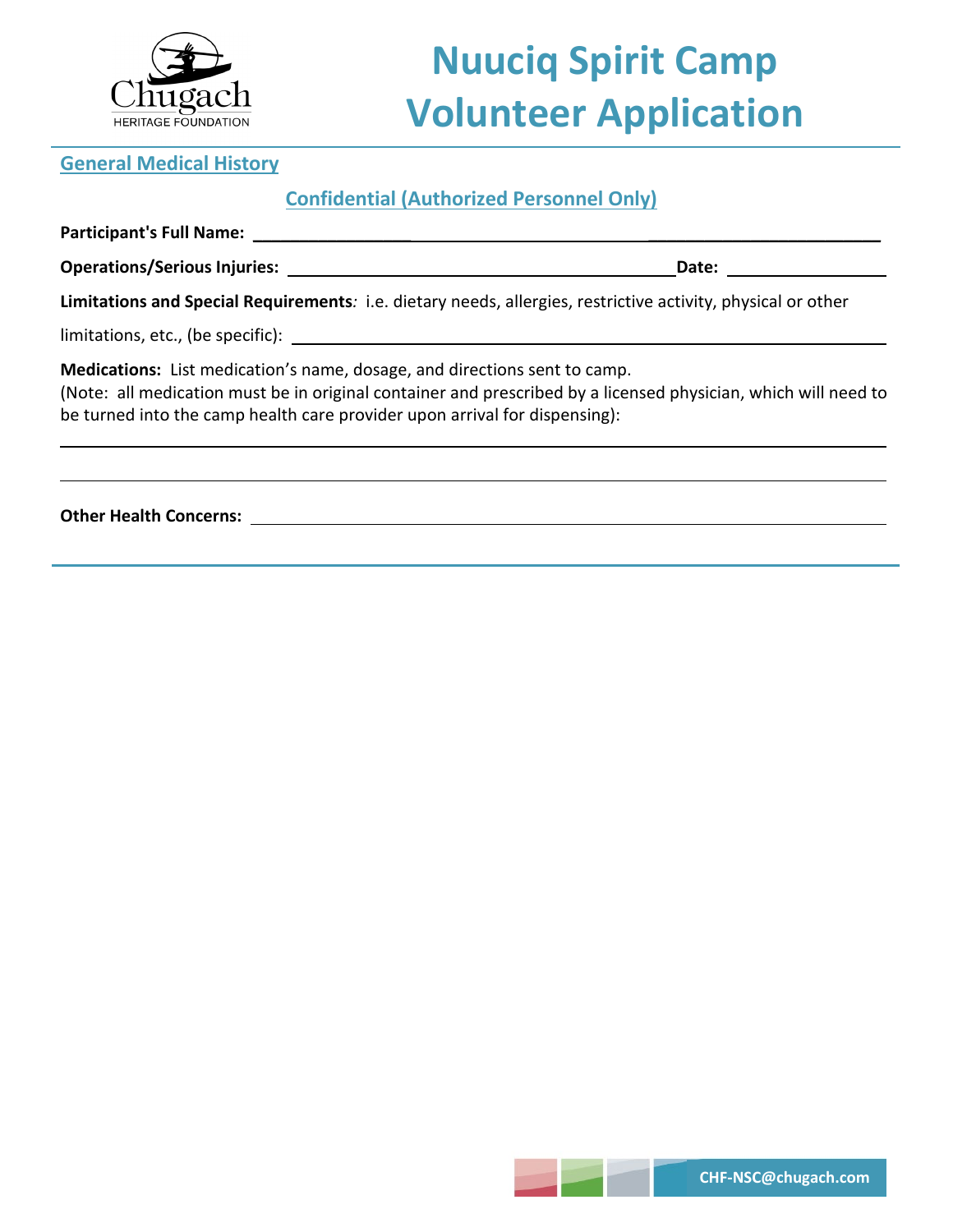

| PRINT CHARACTERS LIKE THIS   CORRECT INCORRECT |  |
|------------------------------------------------|--|
| <b>ABCDE 98765</b>                             |  |

**Consent to Request Consumer Report & Investigative Consumer Report Information**

| Initial<br>Name<br>Applicant's F<br>Firct<br>or |  |  |  |  |  |  | ___ | $\sim$<br>Last Name |  |  |  |  |  |  |  |  |  |  |  |
|-------------------------------------------------|--|--|--|--|--|--|-----|---------------------|--|--|--|--|--|--|--|--|--|--|--|

I understand that Chugach Alaska Corporation, Inc ("COMPANY") will use **Sterling Infosystems Inc., 1 State Street, New York, NY 10004**, **(877) 424-2457** to obtain a consumer report and/or investigative consumer report ("Report") for employment purposes. I also understand that if hired, to the extent permitted by law, COMPANY may obtain further Reports throughout my employment for an employment purpose from Sterling.

I understand **Sterling Infosystems Inc.'s** ("STERLING") investigation may include obtaining information regarding my credit background, bankruptcies, lawsuits, judgments, paid tax liens, unlawful detainer actions, failure to pay spousal or child support, accounts placed for collection, character, general reputation, personal characteristics and standard of living, driving record and criminal record, subject to any limitations imposed by applicable federal and state law. I understand such information may be obtained through direct or indirect contact with former employers, schools, financial institutions, landlords and public agencies or other persons who may have such knowledge. If an investigative consumer report is being requested, I understand such information may be obtained through any means, including but not limited to personal interviews with my acquaintances and/or associates or with others whom I am acquainted.

The nature and scope of the investigation sought is indicated by the selected services below: **(Employer Use Only)**

| $\boxtimes$ Criminal Background Check $\Box$ Education Verification  |                                 | $\boxtimes$ Sex Offender Search                                                              |
|----------------------------------------------------------------------|---------------------------------|----------------------------------------------------------------------------------------------|
| $\boxtimes$ SSN Trace/Address Locator $\Box$ Employment Verification |                                 | OFAC/Terrorist Watch List                                                                    |
| □ Motor Vehicle Report                                               | Personal Reference Verification | Fraud & Abuse Control Info System (FACIS <sup>®</sup> )                                      |
| $\Box$ Employment Credit Report                                      |                                 | $\Box$ Professional License/Certification $\Box$ Office of Inspector General Sanctions (OIG) |

 $\Box$  Other Please List:

I acknowledge receipt of the attached summary of my rights under the Fair Credit Reporting Act and, as required by law, any related state summary of rights (collectively "Summaries of Rights").

This consent will not affect my ability to question or dispute the accuracy of any information contained in a Report. I understand if COMPANY makes a conditional decision to disqualify me based all or in part on my Report, I will be provided with a copy of the Report and another copy of the Summaries of Rights, and if I disagree with the accuracy of the purported disqualifying information in the Report, I must notify COMPANY within five business days of my receipt of the Report that I am challenging the accuracy of such information with STERLING.

I hereby consent to this investigation and authorize COMPANY to procure a Report on my background.

In order to verify my identity for the purposes of Report preparation, I am voluntarily releasing my date of birth, social security number and the other information and fully understand that all employment decisions are based on legitimate non-discriminatory reasons.

The name, address and telephone number of the nearest unit of the consumer reporting agency designated to handle inquiries regarding the investigative consumer report is:

Sterling Infosystems, Inc. | 1 State Street, 24<sup>th</sup> Floor, New York, NY 10004 | 877-424-2457 | or | 5750 West Oaks Boulevard, Ste. 100 Rocklin, CA 95765 | 800-943-2589 |or | 6111 Oak Tree Boulevard, Independence, OH 44131 |800-853-3228

 **California, Maine, Massachusetts, Minnesota, New Jersey & Oklahoma Applicants Only:** I have the right to request a copy of any Report obtained by COMPANY from STERLING by checking the box. (Check only if you wish to receive a copy)

#### **California, Colorado, Connecticut, Maryland, Oregon, Vermont and Washington State Applicants Only (AS APPLICABLE):**

I further understand that COMPANY will not obtain information about my credit history, credit worthiness, credit standing, or credit capacity unless: (i) the information is required by law; (ii) I am seeking employment with a financial institution (California, Colorado, Connecticut and Vermont only – in California the financial institution must be subject to Sections 6801-6809 of the U.S. Code and in Vermont it must be a financial institution as defined in 8 V.S.A.§ 11101(32) or a credit union as defined in 8 V.S.A. § 30101(5)); (iii) I am seeking employment with a financial institution that accepts deposits that are insured by a federal agency, or an affiliate or subsidiary of the financial institution or a credit union share guaranty corporation that is approved by the Maryland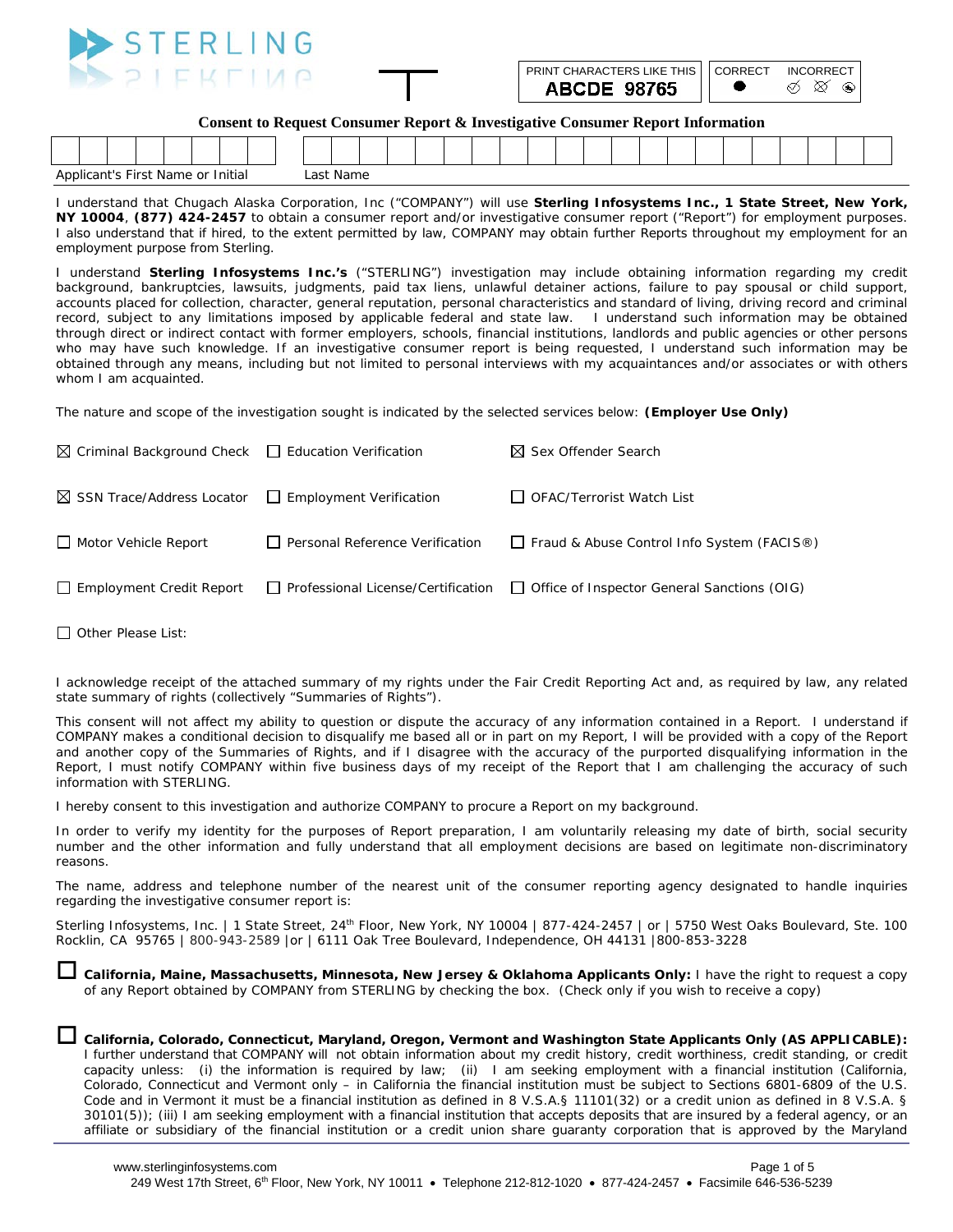Commissioner of Financial Regulation or an entity or an affiliate of the entity that is registered as an investment advisor with the United States Securities and Exchange Commission (Maryland only); (iv) I am seeking employment in a position which involves access to confidential financial information (Vermont only); (v) I am seeking employment in a position which requires a financial fiduciary responsibility to the employer or a client of the employer, including the authority to issue payments, collect debts, transfer money, or enter into contracts (Vermont only); (vi) COMPANY can demonstrate that the information is a valid and reliable predictor of employee performance in the specific position being sought or held; (vii) I am seeking employment in a position that involves access to an employer's payroll information (Vermont only); (viii) **the information is substantially job related, and the bona fide reasons for using the information are disclosed to me in writing, (complete the question below)** (Colorado, Connecticut, Maryland, Oregon and Washington only);(ix) I am seeking employment as a covered law enforcement officer, emergency medical personnel, firefighter police officer, peace officer or other law enforcement position (California, Oregon and Vermont only - in Oregon the police or peace officer position must be sought with a federally insured bank or credit union and in Vermont the law enforcement officer position must be as defined in 20 V.S.A. § 2358, the emergency medical personnel must be as defined in 24 V.S.A. § 2651(6), and the firefighter position must be as defined in 20 V.S.A. § 3151(3)); (x) the COMPANY reasonably believes I have engaged in specific activity that constitutes a violation of law related to my employment (Connecticut only); (xi) I am seeking a position with the state Department of Justice (California only); (xii) I am seeking a position as an exempt managerial employee (California only); and/or (xiii)) I am seeking employment in a position (other than regular solicitation of credit card applications at a retail establishment) that involves regular access to all of the following personal information of any one person: bank or credit card account information, social security number, and date of birth,, I am seeking employment in a position that requires me to be a named signatory on the employer's bank or credit card or otherwise authorized to enter into financial contracts on behalf of the employer, I am seeking employment in a position that involves access to confidential or proprietary information of the Company or regular access to \$10,000 or more in cash (California only).

**Bona fide reasons why COMPANY considers credit information substantially job related (complete if this is the sole basis for obtaining credit information) or in California and Vermont the COMPANY'S basis for the credit check.**

\_\_\_\_\_\_\_\_\_\_\_\_\_\_\_\_\_\_\_\_\_\_\_\_\_\_\_\_\_\_\_\_\_\_\_\_\_\_\_\_\_\_\_\_\_\_\_\_\_\_\_\_\_\_\_\_\_\_\_\_\_\_\_\_\_\_\_\_\_\_\_\_\_\_\_\_\_\_\_\_\_\_\_\_\_\_\_\_\_\_\_\_\_\_\_\_\_\_\_\_\_\_\_\_\_\_\_

**NY Applicants Only:** I also acknowledge that I have received the attached copy of Article 23A of New York's Correction Law. I further understand that I may request a copy of any investigative consumer report by contacting STERLING. I further understand that I will be advised if any further checks are requested and provided the name and address of the consumer reporting agency.

**California Applicants and Residents:** If I am applying for employment in California or reside in California, I understand I have the right to visually inspect the files concerning me maintained by an investigative consumer reporting agency during normal business hours and upon reasonable notice. The inspection can be done in person, and, if I appear in person and furnish proper identification; I am entitled to a copy of the file for a fee not to exceed the actual costs of duplication. I am entitled to be accompanied by one person of my choosing, who shall furnish reasonable identification. The inspection can also be done via certified mail if I make a written request, with proper identification, for copies to be sent to a specified addressee. I can also request a summary of the information to be provided by telephone if I make a written request, with proper identification for telephone disclosure, and the toll charge, if any, for the telephone call is prepaid by or directly charged to me. I further understand that the investigative consumer reporting agency shall provide trained personnel to explain to me any of the information furnished to me; I shall receive from the investigative consumer reporting agency a written explanation of any coded information contained in files maintained on me. "Proper identification" as used in this paragraph means information generally deemed sufficient to identify a person, including documents such as a valid driver's license, social security account number, military identification card and credit cards. I understand that I can access the following website <http://sterlinginfosystems.com/privacy> to view STERLING'S privacy practices, including information with respect to STERLING'S preparation and processing of investigative consumer reports and guidance as to whether my personal information will be sent outside the United States or its territories.

**Washington State applicants or employees only:** You also have the right to request from the consumer reporting agency a written summary of your rights and remedies under the Washington Fair Credit Reporting Act.

**Signature: Today's Date:**

 $\_$  ,  $\_$  ,  $\_$  ,  $\_$  ,  $\_$  ,  $\_$  ,  $\_$  ,  $\_$  ,  $\_$  ,  $\_$  ,  $\_$  ,  $\_$  ,  $\_$  ,  $\_$  ,  $\_$  ,  $\_$  ,  $\_$  ,  $\_$  ,  $\_$  ,  $\_$  ,  $\_$  ,  $\_$  ,  $\_$  ,  $\_$  ,  $\_$  ,  $\_$  ,  $\_$  ,  $\_$  ,  $\_$  ,  $\_$  ,  $\_$  ,  $\_$  ,  $\_$  ,  $\_$  ,  $\_$  ,  $\_$  ,  $\_$  ,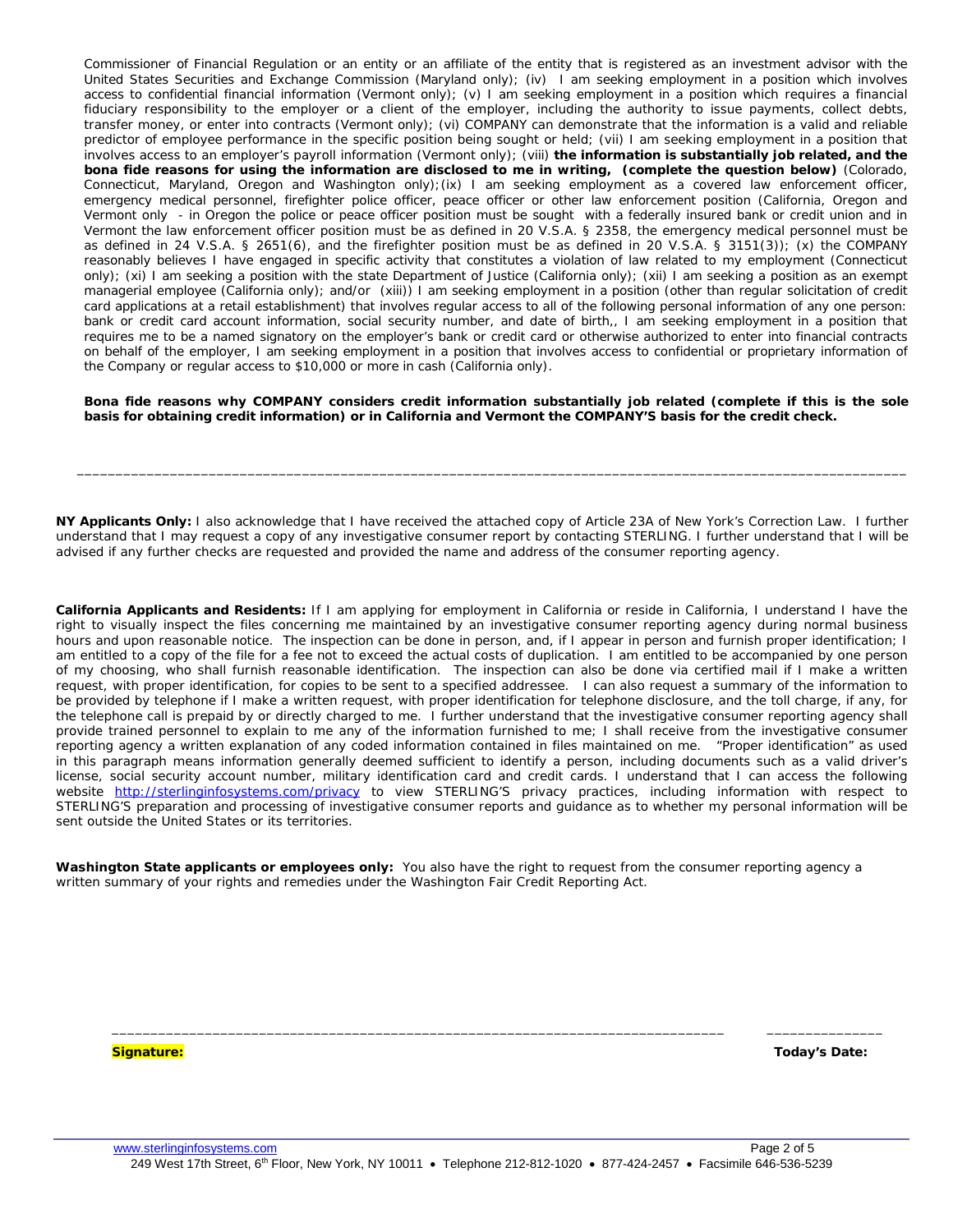|                                          | For Office Use Only - Group ID (optional) |  |  |  |  |  |  |  |  |  |  |  |  |                                      |               |          |          |  |      |                         |                      |  |  |
|------------------------------------------|-------------------------------------------|--|--|--|--|--|--|--|--|--|--|--|--|--------------------------------------|---------------|----------|----------|--|------|-------------------------|----------------------|--|--|
|                                          |                                           |  |  |  |  |  |  |  |  |  |  |  |  |                                      |               |          |          |  |      |                         |                      |  |  |
| For Office Use Only - User ID (optional) |                                           |  |  |  |  |  |  |  |  |  |  |  |  |                                      |               |          |          |  |      |                         |                      |  |  |
|                                          |                                           |  |  |  |  |  |  |  |  |  |  |  |  |                                      |               |          |          |  |      |                         |                      |  |  |
|                                          | For Office Use Only                       |  |  |  |  |  |  |  |  |  |  |  |  |                                      |               |          |          |  |      |                         |                      |  |  |
|                                          |                                           |  |  |  |  |  |  |  |  |  |  |  |  |                                      |               |          |          |  |      |                         |                      |  |  |
| First Name<br>Middle Name or Initial     |                                           |  |  |  |  |  |  |  |  |  |  |  |  |                                      |               |          |          |  |      |                         |                      |  |  |
|                                          |                                           |  |  |  |  |  |  |  |  |  |  |  |  |                                      |               |          |          |  |      |                         |                      |  |  |
| Last Name<br>Date of Birth (MMDDYYYY)    |                                           |  |  |  |  |  |  |  |  |  |  |  |  |                                      |               |          |          |  |      |                         |                      |  |  |
|                                          |                                           |  |  |  |  |  |  |  |  |  |  |  |  |                                      |               |          |          |  |      |                         |                      |  |  |
| Other Names Known By                     |                                           |  |  |  |  |  |  |  |  |  |  |  |  |                                      |               |          |          |  | Male |                         | Female               |  |  |
|                                          |                                           |  |  |  |  |  |  |  |  |  |  |  |  |                                      |               |          |          |  |      |                         |                      |  |  |
| Social Security Number                   |                                           |  |  |  |  |  |  |  |  |  |  |  |  | Primary Telephone Number (no dashes) |               |          |          |  |      |                         |                      |  |  |
|                                          |                                           |  |  |  |  |  |  |  |  |  |  |  |  |                                      |               |          |          |  |      |                         |                      |  |  |
| <b>Current Address</b>                   |                                           |  |  |  |  |  |  |  |  |  |  |  |  |                                      |               |          | Apt $#$  |  |      |                         | #yrs at this address |  |  |
|                                          |                                           |  |  |  |  |  |  |  |  |  |  |  |  |                                      |               |          |          |  |      |                         |                      |  |  |
| City                                     |                                           |  |  |  |  |  |  |  |  |  |  |  |  | State                                |               |          | Zip Code |  |      |                         |                      |  |  |
|                                          |                                           |  |  |  |  |  |  |  |  |  |  |  |  |                                      |               |          |          |  |      |                         |                      |  |  |
| Previous Address                         |                                           |  |  |  |  |  |  |  |  |  |  |  |  |                                      |               |          | Apt $#$  |  |      |                         | #yrs at this address |  |  |
|                                          |                                           |  |  |  |  |  |  |  |  |  |  |  |  |                                      |               |          |          |  |      |                         |                      |  |  |
| City                                     |                                           |  |  |  |  |  |  |  |  |  |  |  |  | State                                |               | Zip Code |          |  |      |                         |                      |  |  |
|                                          |                                           |  |  |  |  |  |  |  |  |  |  |  |  |                                      |               |          |          |  |      |                         |                      |  |  |
| Driver's License Number (no dashes)      |                                           |  |  |  |  |  |  |  |  |  |  |  |  |                                      | License State |          |          |  |      |                         |                      |  |  |
|                                          |                                           |  |  |  |  |  |  |  |  |  |  |  |  |                                      |               |          |          |  |      |                         |                      |  |  |
| <b>Email Address</b>                     |                                           |  |  |  |  |  |  |  |  |  |  |  |  |                                      |               |          |          |  |      |                         |                      |  |  |
|                                          |                                           |  |  |  |  |  |  |  |  |  |  |  |  |                                      |               |          |          |  |      |                         |                      |  |  |
| Signature                                |                                           |  |  |  |  |  |  |  |  |  |  |  |  |                                      |               |          |          |  |      | Today's Date (MMDDYYYY) |                      |  |  |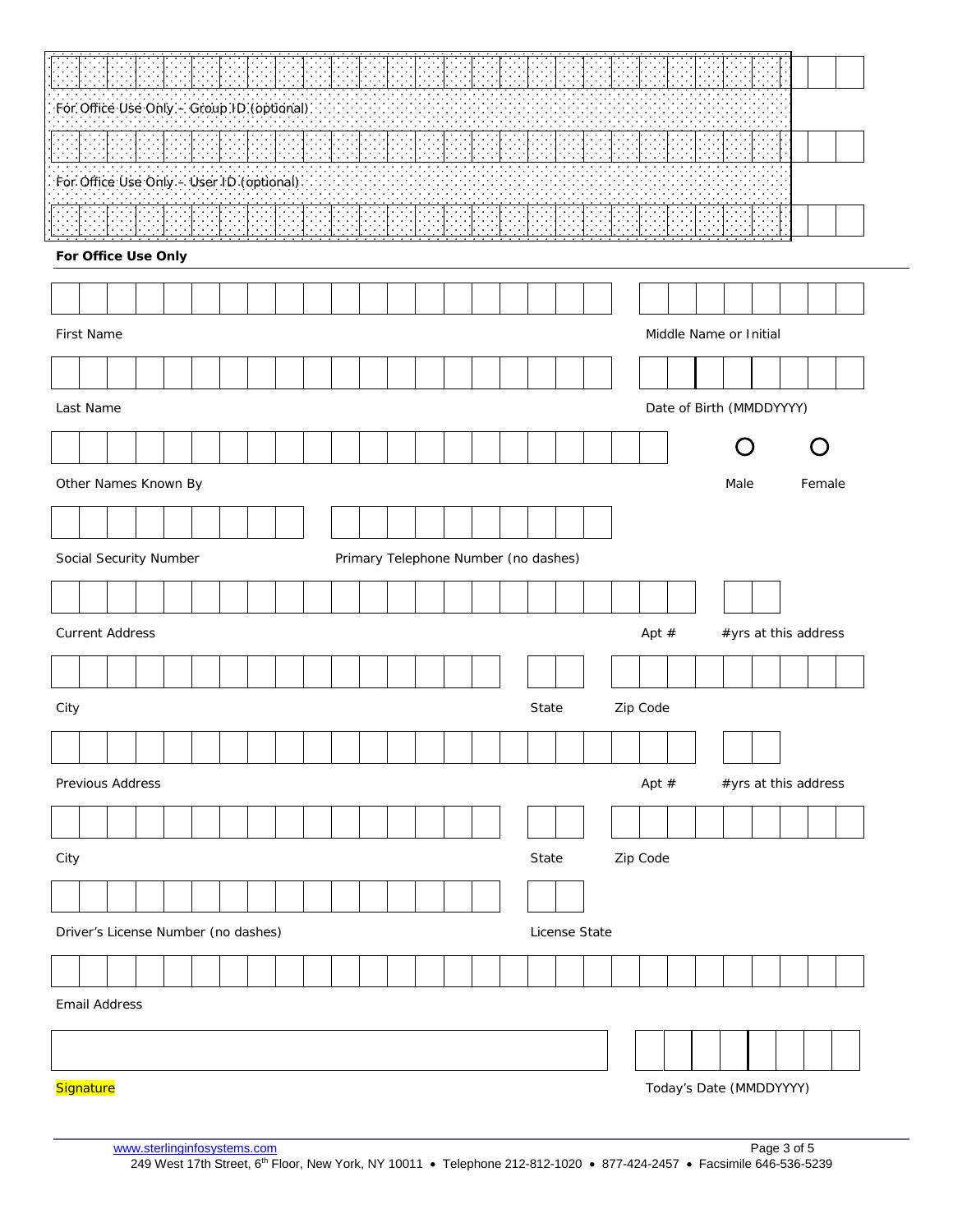*Para información en español, visite www.consumerfinance.gov/learnmore o escribe a la Consumer Financial Protection Bureau, 1700 G Street N.W., Washington, DC 20552.*

#### **A Summary of Your Rights Under the Fair Credit Reporting Act**

The federal Fair Credit Reporting Act (FCRA) promotes the accuracy, fairness, and privacy of information in the files of consumer reporting agencies. There are many types of consumer reporting agencies, including credit bureaus and specialty agencies (such as agencies that sell information about check writing histories, medical records, and rental history records). Here is a summary of your major rights under the FCRA. **For more information, including information about additional rights, go to www.consumerfinance.gov/learnmore or write to: Consumer Financial Protection Bureau, 1700 G Street N.W., Washington, DC 20552.**

• **You must be told if information in your file has been used against you.** Anyone who uses a credit report or another type of consumer report to deny your application for credit, insurance, or employment – or to take another adverse action against you – must tell you, and must give you the name, address, and phone number of the agency that provided the information.

• **You have the right to know what is in your file.** You may request and obtain all the information about you in the files of a consumer reporting agency (your "file disclosure"). You will be required to provide proper identification, which may include your Social Security number. In many cases, the disclosure will be free. You are entitled to a free file disclosure if:

- a person has taken adverse action against you because of information in your credit report;
- you are the victim of identify theft and place a fraud alert in your file;
- your file contains inaccurate information as a result of fraud;
- you are on public assistance;
- you are unemployed but expect to apply for employment within 60 days.

In addition, all consumers are entitled to one free disclosure every 12 months upon request from each nationwide credit bureau and from nationwide specialty consumer reporting agencies. See www.consumerfinance.gov/learnmore for additional information.

• **You have the right to ask for a credit score.** Credit scores are numerical summaries of your credit-worthiness based on information from credit bureaus. You may request a credit score from consumer reporting agencies that create scores or distribute scores used in residential real property loans, but you will have to pay for it. In some mortgage transactions, you will receive credit score information for free from the mortgage lender.

• **You have the right to dispute incomplete or inaccurate information.** If you identify information in your file that is incomplete or inaccurate, and report it to the consumer reporting agency, the agency must investigate unless your dispute is frivolous. See www.consumerfinance.gov/learnmore for an explanation of dispute procedures.

• **Consumer reporting agencies must correct or delete inaccurate, incomplete, or unverifiable information.** Inaccurate, incomplete or unverifiable information must be removed or corrected, usually within 30 days. However, a consumer reporting agency may continue to report information it has verified as accurate.

• **Consumer reporting agencies may not report outdated negative information.** In most cases, a consumer reporting agency may not report negative information that is more than seven years old, or bankruptcies that are more than 10 years old.

• **Access to your file is limited.** A consumer reporting agency may provide information about you only to people with a valid need – usually to consider an application with a creditor, insurer, employer, landlord, or other business. The FCRA specifies those with a valid need for access.

• **You must give your consent for reports to be provided to employers.** A consumer reporting agency may not give out information about you to your employer, or a potential employer, without your written consent given to the employer. Written consent generally is not required in the trucking industry. For more information, go to [www.consumerfinance.gov/learnmore.](http://www.consumerfinance.gov/learnmore)

• **You may limit "prescreened" offers of credit and insurance you get based on information in your credit report.** Unsolicited "prescreened" offers for credit and insurance must include a toll-free phone number you can call if you choose to remove your name and address from the lists these offers are based on. You may opt-out with the nationwide credit bureaus at 1-888-567-8688.

• **You may seek damages from violators.** If a consumer reporting agency, or, in some cases, a user of consumer reports or a furnisher of information to a consumer reporting agency violates the FCRA, you may be able to sue in state or federal court.